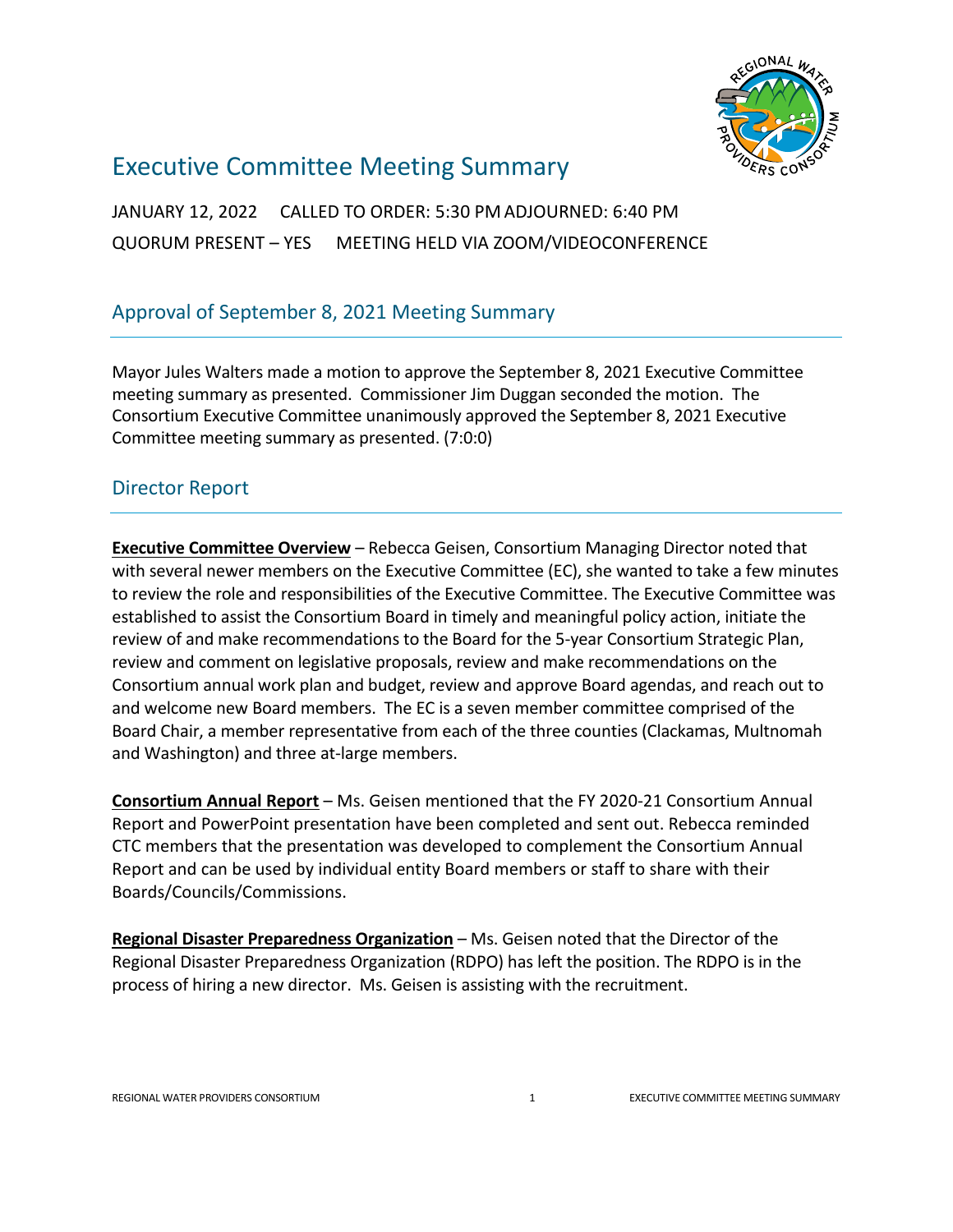**After Action Debrief Tabletop Exercise:** Ms. Geisen advised that the Consortium held a After Action Tabletop Exercise in December on the response and lessons learned during the emergencies, i.e., wildfires, winter storms, pandemic, etc. that have happened over the past 18 months or so. Ms. Geisen noted that the debrief went very well. Over 40 people participated. Ms. Geisen is working on compiling the notes and will send out a summary of lessons learned. An overarching theme was that everyone had a shared experience in dealing with the pandemic and other emergencies and the stress that went along with it. Ms. Geisen will give a brief presentation on the exercise outcomes at the February Board meeting.

**Board Meeting Date and New Board Member:** Ms. Geisen mentioned that the October 5, 2022 Board meeting falls on Yom Kippur. It was the consensus of the Executive Committee to move the Board meeting to a different day. Consortium staff will poll the Board to find an alternative date that will work for the majority of Board members.

Ms. Geisen advised that the City of Beaverton has a new Consortium Board representative, Councilor Laura Mitchell. Commissioner Duggan volunteered to reach out to Councilor Mitchell to welcome her to the Consortium Board.

## FY 2022-23 Budget and Work Plan

Ms. Geisen advised that since the October Board meeting, Consortium staff has worked with the Consortium Technical Committee (CTC) to refine the budget and workplan to reflect strategic priorities and to minimize dues increases. In December, the City of Portland provided staffing costs for FY 2022-23. Due to an anticipated 5% COLA and merit increases for staff, staffing costs are higher than projected – around 9%. Ms. Geisen reviewed the FY 2022-23 proposed budget and work plan which includes funding for the priorities identified by the CTC and supported by the Board:

New initiatives in the proposed budget include:

- \$1,679 PSU work/updated forecast with 2020 Census data (\$19,385 total)
- \$5,000 vs. \$10,000 Digital Campaign (\$15,000 total)
- \$2,000 Translation services (new)

• \$15,000 – Drinking Water Advisory Tool: Accessibility review (screen reader compatible) and making available in multiple languages (new)

Ms. Geisen explained that to offset staffing costs, reductions were made to materials and services (M&S)(-\$4,000), the contingency was reduced (-\$5,000) as well as exercises and training (- \$2,000). The Consortium has been under-expending the M&S budget line item due to the pandemic, meeting virtually, and not attending events. However, it is expected that will change in the future. The Consortium is not planning a major exercise or drill in FY 2022-23. With those changes, the Consortium's dues-based FY 2022-23 budget will be \$982,329 which is a 5.3% increase from this year.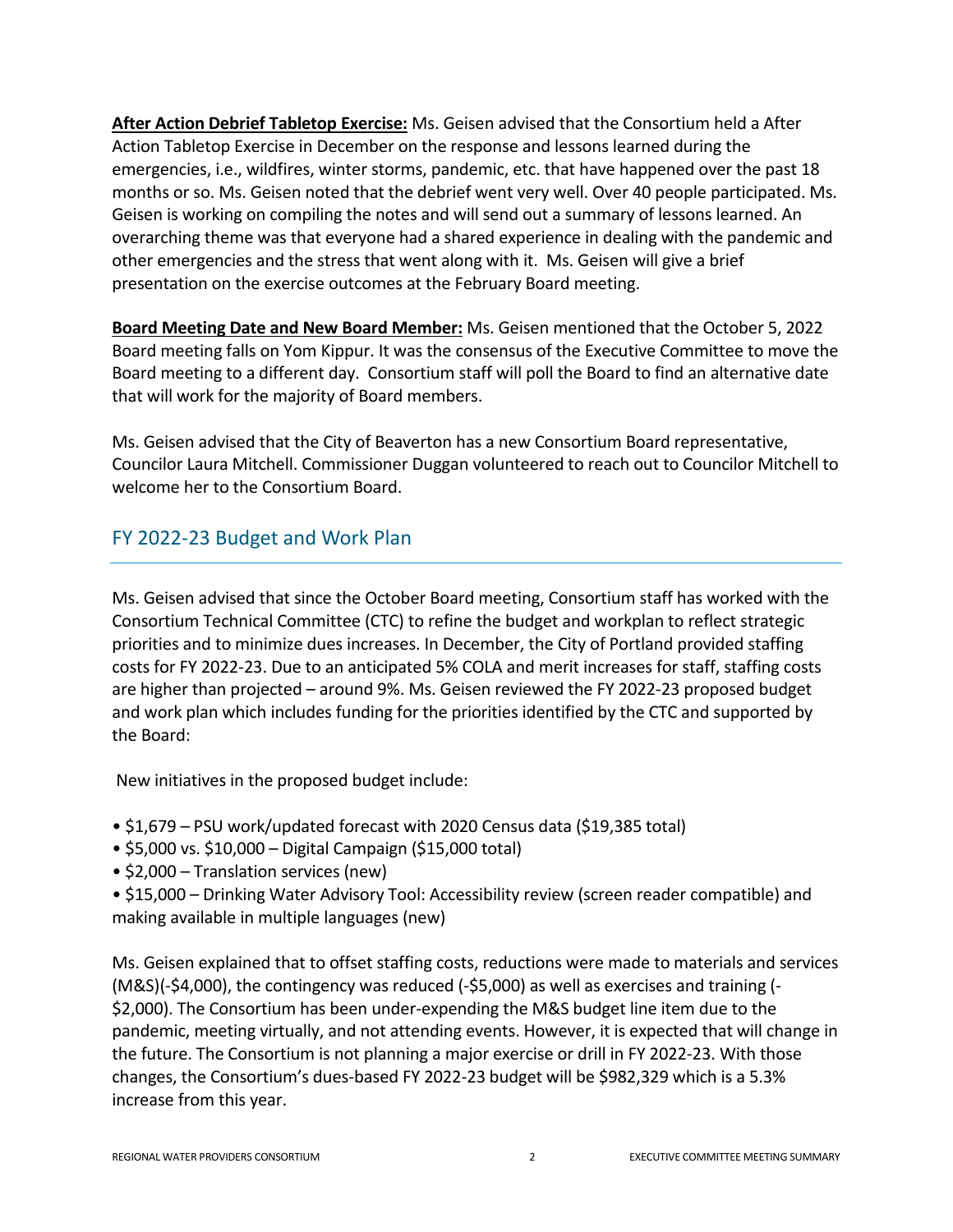Ms. Geisen noted that if current service levels are maintained, including a \$10,000 contingency, and fully fund the proposed priorities, the dues-based budget would be \$998,329 an increase of 7%.

Ms. Geisen said that the CTC wanted to present the EC with both options for discussion but was generally supportive of following the Board directive of keeping dues to around 5%.

Ms. Geisen mentioned that since the Consortium staff are City of Portland employees, there could be changes (decreases) to staffing costs if Portland Mayor Wheeler decides to reduce or suspend merit increases and/or the COLA which has been done in the past. Mayor Wheeler is still building the City of Portland's budget and staffing costs can change up until June.

EC members discussed the proposed FY 2022-23 budget and work plan. It was suggested that a provisional budget approval option could be considered; if the Portland staffing costs were to go down, reductions to the materials and services could be added back into the work plan. EC members were uncomfortable with reducing the contingency to \$5000 and recommended that the contingency line item remain at \$10,000 which would equate to a 5.9% dues increase.

Chair Brooks made a motion to approve the FY 2022-23 budget and work plan as revised to maintain a \$10,000 contingency line item and include provisional language to add back in materials and services reductions if the City of Portland staffing costs go down. Commissioner Barth seconded the motion. The motion to approve the FY 2022-23 budget and work plan as revised to maintain a \$10,000 contingency line item and include provisional language to add back in materials and services reductions if the City of Portland staffing costs go down was unanimously approved. (7:0:0)

### Program Updates

Bonny Cushman, Consortium Program Coordinator reported that work continues on the UASI funded how-to video translation project. \$110,000 of UASI grant funds have been secured to take the Consortium's three emergency preparedness videos and translate them into 10 languages. Listening sessions were held with community members to get feedback on the topics, what they anticipate might be barriers for their community to do the preparedness work, and input on how to best get the videos out to the community once they are completed. Video production will begin in late February/early March, and it is anticipated that the videos will be available in fall 2022.

Ms. Cushman is working on planning for the 2022 conservation, source water protection, and emergency preparedness media campaigns and other messaging strategies.

Ms. Cushman advised that a curtailment and communication focused tabletop exercise is planned for late spring 2022. The scenario is yet to be determined.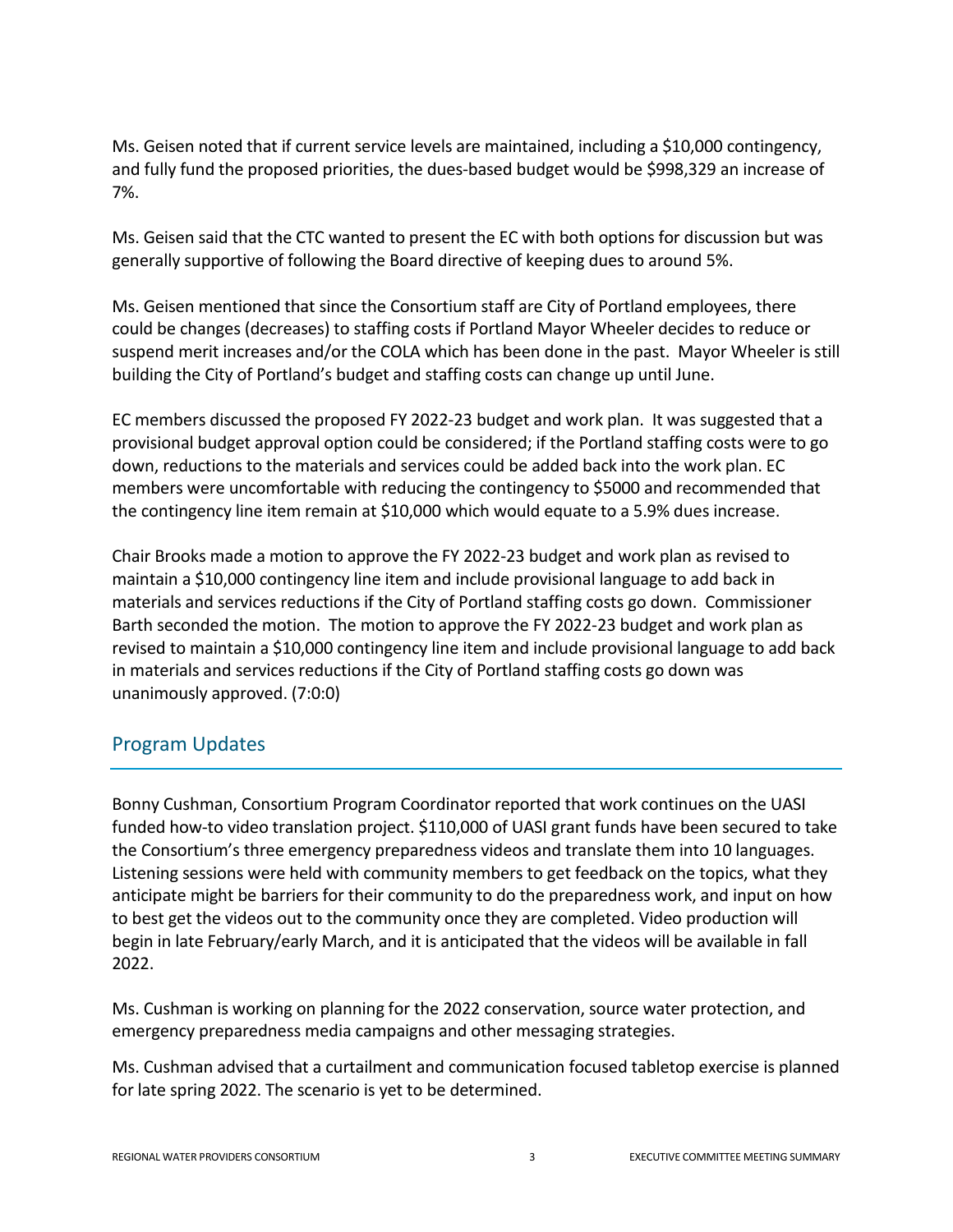The Consortium is celebrating its 25<sup>th</sup> anniversary this year. Messaging about the anniversary to be shared via social media, i.e., Facebook, Twitter and other channels is in development. Ms. Cushman shared the newly developed Consortium 25<sup>th</sup> anniversary logo.

## February Consortium Board Draft Agenda

Ms. Geisen reviewed the February Consortium Board meeting draft agenda. Agenda items include approval of Board meeting minutes, approval of the FY 2022-23 budget and workplan, director's report, program updates, and a presentation from Andrew Phelps, Director of the Office of Oregon Emergency Management (OEM). Ms. Geisen asked if EC members had any specific questions they would like Director Phelps to address and shared questions the Consortium Technical Committee developed including:

- How to improve communications; what steps can be taken to work better together moving forward?
- What kind of support can/should water providers expect from OEM?
- What services are they available for and what water providers should/will need to handle on their own?
- Better understanding of their services in general.
- What can water providers do as an organization to help OEM meeting their goals? How can water providers be better partners to OEM?
- What is the new organizational structure of OEM?

Ms. Geisen noted that the Oregon Water Utility Council (OWUC) recently wrote a letter to Director Phelps requesting that one of the new positions that will be added to the OEM staff serve as water/wastewater liaison. A return letter from Director Phelps was received last week that suggested water providers work more closely with the Oregon Department of Transportation and the Oregon Health Authority since they are the ones that are in charge of emergency support functions related to public works and water/wastewater. Ms. Geisen advised that she will share out the State of Oregon's Emergency Support Functions matrix and copies of the correspondence between OWUC and the Office of Emergency Management's Director Phelps.

It was suggested that Maria Pope, President and Chief Executive Officer at Portland General Electric could come to a future board meeting to discuss partnership opportunities and back-up power needs for water providers during emergencies.